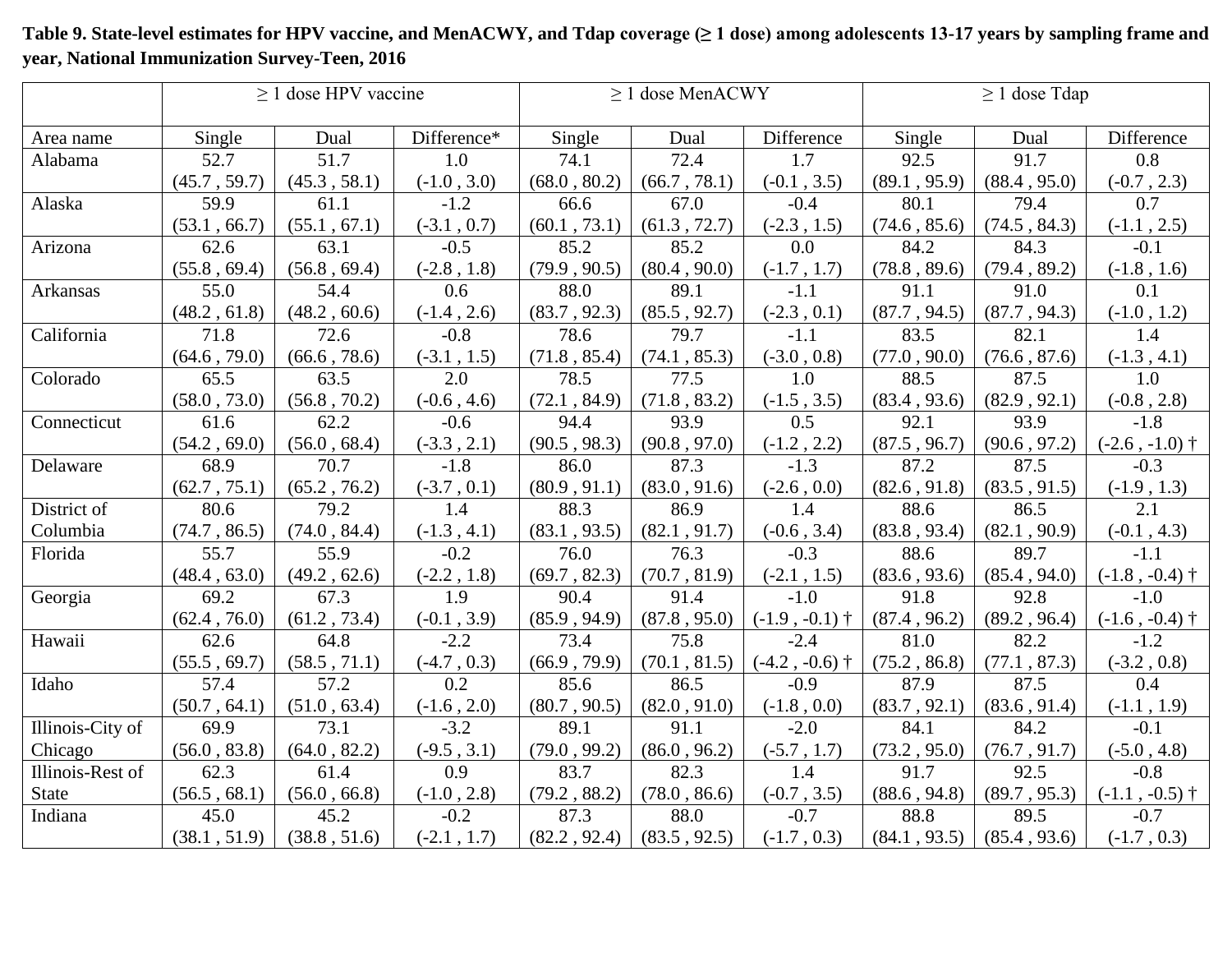|               | $\geq$ 1 dose HPV vaccine |              |                  | $\geq$ 1 dose MenACWY |              |                  | $\geq$ 1 dose Tdap |              |                  |
|---------------|---------------------------|--------------|------------------|-----------------------|--------------|------------------|--------------------|--------------|------------------|
| Area name     | Single                    | Dual         | Difference*      | Single                | Dual         | Difference       | Single             | Dual         | Difference       |
| Iowa          | 62.5                      | 60.7         | 1.8              | 75.3                  | 74.9         | 0.4              | 87.7               | 89.2         | $-1.5$           |
|               | (56.2, 68.8)              | (54.9, 66.5) | $(-0.5, 4.1)$    | (69.7, 80.9)          | (69.8, 80.0) | $(-1.5, 2.3)$    | (83.6, 91.8)       | (85.6, 92.8) | $(-2.5, -0.5)$ † |
| Kansas        | 52.2                      | 51.8         | 0.4              | 69.0                  | 69.7         | $-0.7$           | 87.1               | 87.3         | $-0.2$           |
|               | (45.1, 59.3)              | (45.3, 58.3) | $(-1.6, 2.4)$    | (62.5, 75.5)          | (63.8, 75.6) | $(-2.6, 1.2)$    | (82.2, 92.0)       | (82.8, 91.8) | $(-1.6, 1.2)$    |
| Kentucky      | 49.5                      | 48.0         | 1.5              | 85.1                  | 85.9         | $-0.8$           | 88.5               | 89.0         | $-0.5$           |
|               | (42.5, 56.5)              | (41.6, 54.4) | $(-1.1, 4.1)$    | (80.4, 89.8)          | (81.7, 90.1) | $(-2.2, 0.6)$    | (84.3, 92.7)       | (85.2, 92.8) | $(-1.8, 0.8)$    |
| Louisiana     | 62.8                      | 60.5         | 2.3              | 91.2                  | 90.9         | 0.3              | 94.5               | 93.7         | 0.8              |
|               | (56.2, 69.4)              | (54.5, 66.5) | $(-0.2, 4.8)$    | (87.7, 94.7)          | (87.5, 94.3) | $(-1.5, 2.1)$    | (91.2, 97.8)       | (90.6, 96.8) | $(-0.9, 2.5)$    |
| Maine         | 71.6                      | 70.0         | 1.6              | 84.5                  | 83.5         | 1.0              | 86.8               | 87.5         | $-0.7$           |
|               | (64.9, 78.3)              | (64.2, 75.8) | $(-1.1, 4.3)$    | (79.2, 89.8)          | (78.7, 88.3) | $(-1.3, 3.3)$    | (82.1, 91.5)       | (83.6, 91.4) | $(-2.2, 0.8)$    |
| Maryland      | 64.1                      | 64.5         | $-0.4$           | 80.5                  | 84.8         | $-4.3$           | 81.4               | 85.0         | $-3.6$           |
|               | (56.7, 71.5)              | (58.3, 70.7) | $(-3.2, 2.4)$    | (74.0, 87.0)          | (79.7, 89.9) | $(-5.2, -3.4)$ † | (75.2, 87.6)       | (80.2, 89.8) | $(-5.4, -1.8)$ † |
| Massachusetts | 72.2                      | 71.4         | 0.8              | 91.1                  | 90.4         | 0.7              | 96.5               | 96.7         | $-0.2$           |
|               | (65.8, 78.6)              | (66.0, 76.8) | $(-1.8, 3.4)$    | (86.7, 95.5)          | (86.8, 94.0) | $(-1.0, 2.4)$    | (94.2, 98.8)       | (95.0, 98.4) | $(-0.9, 0.5)$    |
| Michigan      | 63.0                      | 61.3         | 1.7              | 94.3                  | 95.0         | $-0.7$           | 92.9               | 93.6         | $-0.7$           |
|               | (55.3, 70.7)              | (54.4, 68.2) | $(-1.0, 4.4)$    | (91.2, 97.4)          | (92.5, 97.5) | $(-1.4, 0.0)$    | (89.1, 96.7)       | (90.3, 96.9) | $(-1.7, 0.3)$    |
| Minnesota     | 59.8                      | 59.1         | 0.7              | 85.5                  | 85.2         | 0.3              | 88.9               | 89.7         | $-0.8$           |
|               | (52.9, 66.7)              | (53.0, 65.2) | $(-1.9, 3.3)$    | (80.6, 90.4)          | (80.7, 89.7) | $(-2.0, 2.6)$    | (84.4, 93.4)       | (85.7, 93.7) | $(-2.3, 0.7)$    |
| Mississippi   | 45.1                      | 45.6         | $-0.5$           | 56.4                  | 57.4         | $-1.0$           | 81.3               | 82.0         | $-0.7$           |
|               | (38.3, 51.9)              | (39.2, 52.0) | $(-1.9, 0.9)$    | (49.6, 63.2)          | (51.1, 63.7) | $(-2.3, 0.3)$    | (75.9, 86.7)       | (77.0, 87.0) | $(-1.8, 0.4)$    |
| Missouri      | 49.6                      | 51.6         | $-2.0$           | 64.5                  | 66.2         | $-1.7$           | 83.2               | 83.9         | $-0.7$           |
|               | (42.4, 56.8)              | (45.0, 58.2) | $(-3.7, -0.3)$ † | (57.5, 71.5)          | (59.9, 72.5) | $(-3.3, -0.1)$ † | (78.1, 88.3)       | (79.3, 88.5) | $(-2.0, 0.6)$    |
| Montana       | 52.4                      | 55.3         | $-2.9$           | 65.8                  | 67.6         | $-1.8$           | 86.2               | 85.7         | 0.5              |
|               | (45.2, 59.6)              | (48.9, 61.7) | $(-5.0, -0.8)$ † | (59.0, 72.6)          | (61.6, 73.6) | $(-3.7, 0.1)$    | (81.3, 91.1)       | (81.1, 90.3) | $(-1.1, 2.1)$    |
| Nebraska      | 62.4                      | 63.7         | $-1.3$           | 79.9                  | 80.2         | $-0.3$           | 86.3               | 86.8         | $-0.5$           |
|               | (55.2, 69.6)              | (57.4, 70.0) | $(-3.6, 1.0)$    | (74.1, 85.7)          | (75.1, 85.3) | $(-2.1, 1.5)$    | (81.0, 91.6)       | (82.2, 91.4) | $(-2.1, 1.1)$    |
| Nevada        | 67.2                      | 64.9         | 2.3              | 79.8                  | 78.7         | 1.1              | 88.6               | 87.1         | 1.5              |
|               | (60.3, 74.1)              | (58.7, 71.1) | $(-0.2, 4.8)$    | (73.7, 85.9)          | (73.3, 84.1) | $(-1.0, 3.2)$    | (83.8, 93.4)       | (82.5, 91.7) | $(-0.2, 3.2)$    |
| New Hampshire | 70.3                      | 69.9         | 0.4              | 86.5                  | 88.0         | $-1.5$           | 94.7               | 95.3         | $-0.6$           |
|               | (63.3, 77.3)              | (64.0, 75.8) | $(-2.5, 3.3)$    | (81.1, 91.9)          | (83.8, 92.2) | $(-3.3, 0.3)$    | (90.8, 98.6)       | (92.5, 98.1) | $(-1.3, 0.1)$    |
| New Jersey    | 59.2                      | 58.5         | 0.7              | 90.8                  | 91.7         | $-0.9$           | 88.8               | 89.9         | $-1.1$           |
|               | (52.0, 66.4)              | (52.5, 64.5) | $(-2.5, 3.9)$    | (86.8, 94.8)          | (88.5, 94.9) | $(-2.2, 0.4)$    | (84.2, 93.4)       | (86.2, 93.6) | $(-3.0, 0.8)$    |
| New Mexico    | 61.6                      | 60.5         | 1.1              | 78.0                  | 77.8         | 0.2              | 86.2               | 84.3         | 1.9              |
|               | (55.1, 68.1)              | (54.5, 66.5) | $(-1.3, 3.5)$    | (72.6, 83.4)          | (72.8, 82.8) | $(-1.9, 2.3)$    | (81.7, 90.7)       | (79.8, 88.8) | $(-0.1, 3.9)$    |
| New York-City | 77.0                      | 76.8         | 0.2              | 89.1                  | 89.6         | $-0.5$           | 89.8               | 88.9         | 0.9              |
| of New York   | (70.1, 83.9)              | (71.3, 82.3) | $(-3.1, 3.5)$    | (84.3, 93.9)          | (85.3, 93.9) | $(-3.0, 2.0)$    | (85.1, 94.5)       | (84.8, 93.0) | $(-1.5, 3.3)$    |
| New York-Rest | 70.2                      | 68.1         | 2.1              | 90.9                  | 89.0         | 1.9              | 93.3               | 92.6         | 0.7              |
| of State      | (63.4, 77.0)              | (62.5, 73.7) | $(-1.0, 5.2)$    | (86.7, 95.1)          | (85.2, 92.8) | $(-0.4, 4.2)$    | (89.6, 97.0)       | (89.3, 95.9) | $(-0.9, 2.3)$    |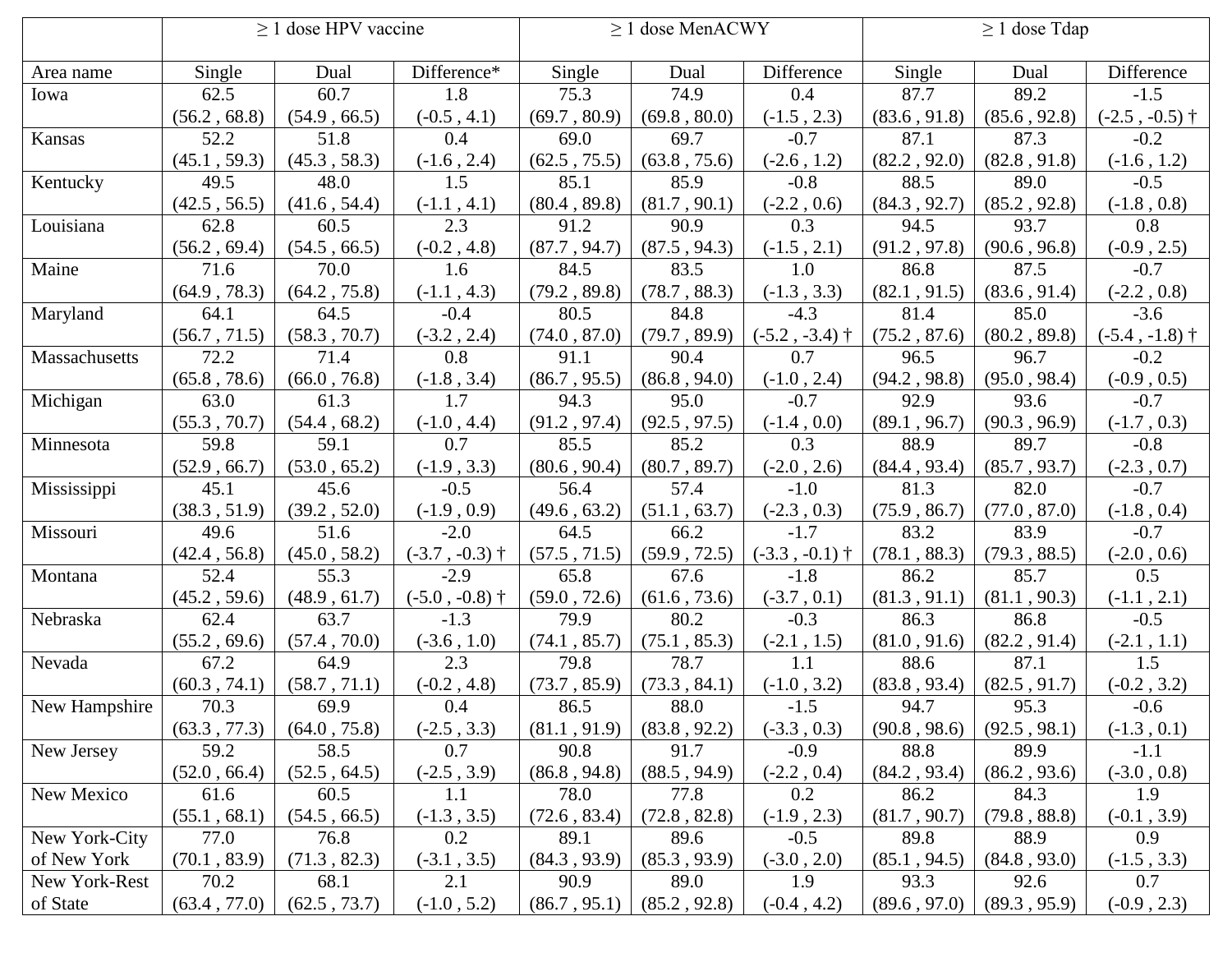|                      | > 1 dose HPV vaccine |              |                | $\geq$ 1 dose MenACWY |              |                  | $\geq 1$ dose Tdap |              |                  |
|----------------------|----------------------|--------------|----------------|-----------------------|--------------|------------------|--------------------|--------------|------------------|
| Area name            | Single               | Dual         | Difference*    | Single                | Dual         | Difference       | Single             | Dual         | Difference       |
| North Carolina       | 58.7                 | 57.5         | 1.2            | 77.0                  | 75.7         | 1.3              | 89.9               | 89.1         | 0.8              |
|                      | (51.6, 65.8)         | (51.1, 63.9) | $(-0.9, 3.3)$  | (71.1, 82.9)          | (70.1, 81.3) | $(-0.5, 3.1)$    | (85.8, 94.0)       | (85.1, 93.1) | $(-0.4, 2.0)$    |
| North Dakota         | 65.3                 | 67.6         | $-2.3$         | 91.6                  | 92.0         | $-0.4$           | 92.0               | 92.0         | 0.0              |
|                      | (58.2, 72.4)         | (61.3, 73.9) | $(-4.6, 0.0)$  | (87.6, 95.6)          | (88.4, 95.6) | $(-1.2, 0.4)$    | (88.1, 95.9)       | (88.3, 95.7) | $(-1.2, 1.2)$    |
| Ohio                 | 57.3                 | 56.2         | 1.1            | 78.8                  | 79.6         | $-0.8$           | 89.4               | 90.8         | $-1.4$           |
|                      | (50.1, 64.5)         | (49.5, 62.9) | $(-1.3, 3.5)$  | (72.6, 85.0)          | (74.0, 85.2) | $(-2.3, 0.7)$    | (84.4, 94.4)       | (86.6, 95.0) | $(-2.1, -0.7)$ † |
| Oklahoma             | 57.4                 | 56.9         | 0.5            | 73.5                  | 73.6         | $-0.1$           | 89.3               | 89.6         | $-0.3$           |
|                      | (49.6, 65.2)         | (49.7, 64.1) | $(-1.0, 2.0)$  | (66.6, 80.4)          | (67.1, 80.1) | $(-1.2, 1.0)$    | (84.5, 94.1)       | (85.1, 94.1) | $(-1.0, 0.4)$    |
| Oregon               | 64.3                 | 61.7         | 2.6            | 73.7                  | 70.5         | 3.2              | 82.6               | 83.2         | $-0.6$           |
|                      | (57.1, 71.5)         | (55.3, 68.1) | $(-0.2, 5.4)$  | (66.9, 80.5)          | (64.5, 76.5) | $(0.4, 6.0)$ †   | (76.3, 88.9)       | (77.7, 88.7) | $(-2.9, 1.7)$    |
| Pennsylvania-        | 80.9                 | 80.7         | 0.2            | 90.8                  | 91.2         | $-0.4$           | 90.2               | 89.8         | 0.4              |
| Philadelphia         | (75.6, 86.2)         | (75.9, 85.5) | $(-2.2, 2.6)$  | (86.7, 94.9)          | (87.8, 94.6) | $(-1.8, 1.0)$    | (86.1, 94.3)       | (86.1, 93.5) | $(-1.3, 2.1)$    |
| County               |                      |              |                |                       |              |                  |                    |              |                  |
| Pennsylvania-        | 61.8                 | 62.3         | $-0.5$         | 91.5                  | 92.9         | $-1.4$           | 91.7               | 92.3         | $-0.6$           |
| <b>Rest of State</b> | (55.5, 68.1)         | (56.7, 67.9) | $(-2.8, 1.8)$  | (87.8, 95.2)          | (90.0, 95.8) | $(-1.8, -1.0)$ † | (88.3, 95.1)       | (89.3, 95.3) | $(-1.8, 0.6)$    |
| Rhode Island         | 92.3                 | 88.9         | 3.4            | 96.4                  | 96.4         | 0.0              | 94.9               | 95.4         | $-0.5$           |
|                      | (88.9, 95.7)         | (85.2, 92.6) | $(1.0, 5.8)$ † | (93.6, 99.2)          | (94.1, 98.7) | $(-0.9, 0.9)$    | (92.2, 97.6)       | (93.1, 97.7) | $(-1.3, 0.3)$    |
| South Carolina       | 44.1                 | 44.2         | $-0.1$         | 71.4                  | 68.9         | 2.5              | 78.7               | 77.5         | 1.2              |
|                      | (36.5, 51.7)         | (37.2, 51.2) | $(-2.6, 2.4)$  | (64.5, 78.3)          | (62.2, 75.6) | $(-0.1, 5.1)$    | (72.3, 85.1)       | (71.3, 83.7) | $(-1.0, 3.4)$    |
| South Dakota         | 57.8                 | 55.9         | 1.9            | 66.8                  | 65.7         | 1.1              | 79.1               | 79.4         | $-0.3$           |
|                      | (50.6, 65.0)         | (49.3, 62.5) | $(-0.3, 4.1)$  | (59.9, 73.7)          | (59.4, 72.0) | $(-1.1, 3.3)$    | (72.7, 85.5)       | (73.7, 85.1) | $(-1.7, 1.1)$    |
| Tennessee            | 53.4                 | 55.3         | $-1.9$         | 77.0                  | 76.3         | 0.7              | 89.0               | 89.3         | $-0.3$           |
|                      | (46.0, 60.8)         | (48.6, 62.0) | $(-4.3, 0.5)$  | (70.7, 83.3)          | (70.5, 82.1) | $(-1.3, 2.7)$    | (84.1, 93.9)       | (85.0, 93.6) | $(-1.3, 0.7)$    |
| Texas-Bexar          | 53.9                 | 53.4         | 0.5            | 87.5                  | 87.2         | 0.3              | 86.2               | 85.4         | 0.8              |
| County               | (47.0, 60.8)         | (46.8, 60.0) | $(-1.2, 2.2)$  | (82.6, 92.4)          | (82.5, 91.9) | $(-0.9, 1.5)$    | (81.4, 91.0)       | (80.7, 90.1) | $(-0.5, 2.1)$    |
| Texas-City of        | 64.1                 | 62.6         | 1.5            | 82.7                  | 82.9         | $-0.2$           | 87.7               | 86.2         | 1.5              |
| Houston              | (54.5, 73.7)         | (53.9, 71.3) | $(-1.2, 4.2)$  | (73.7, 91.7)          | (75.2, 90.6) | $(-2.5, 2.1)$    | (79.9, 95.5)       | (79.4, 93.0) | $(-1.0, 4.0)$    |
| Texas-El Paso        | 79.8                 | 79.8         | 0.0            | 91.4                  | 91.6         | $-0.2$           | 82.8               | 83.4         | $-0.6$           |
| County               | (73.8, 85.8)         | (74.2, 85.4) | $(-0.8\;,0.8)$ | (87.1, 95.7)          | (87.6, 95.6) | $(-0.6, 0.2)$    | (76.5, 89.1)       | (77.4, 89.4) | $(-1.0, -0.2)$ † |
| Texas-Dallas         | 47.6                 | 45.7         | 1.9            | 89.4                  | 87.7         | 1.7              | 83.2               | 83.0         | 0.2              |
| County               | (39.5, 55.7)         | (38.3, 53.1) | $(-0.5, 4.3)$  | (84.8, 94.0)          | (82.9, 92.5) | $(-0.3, 3.7)$    | (77.3, 89.1)       | (77.4, 88.6) | $(-1.7, 2.1)$    |
| Texas-Rest of        | 46.2                 | 46.8         | $-0.6$         | 84.4                  | 85.0         | $-0.6$           | 84.5               | 85.2         | $-0.7$           |
| <b>State</b>         | (41.1, 51.3)         | (42.0, 51.6) | $(-2.1, 0.9)$  | (80.7, 88.1)          | (81.5, 88.5) | $(-1.4, 0.2)$    | (80.7, 88.3)       | (81.7, 88.7) | $(-1.3, -0.1)$ † |
| Utah                 | 51.2                 | 49.7         | 1.5            | 76.9                  | 76.6         | 0.3              | 84.4               | 83.9         | 0.5              |
|                      | (43.8, 58.6)         | (43.1, 56.3) | $(-1.0, 4.0)$  | (70.6, 83.2)          | (71.0, 82.2) | $(-2.0, 2.6)$    | (79.0, 89.8)       | (79.0, 88.8) | $(-1.4, 2.4)$    |
| Vermont              | 75.3                 | 70.3         | 5.0            | 85.9                  | 86.4         | $-0.5$           | 95.8               | 93.8         | 2.0              |
|                      | (68.6, 82.0)         | (64.8, 75.8) | $(1.6, 8.4)$ † | (80.5, 91.3)          | (82.5, 90.3) | $(-2.9, 1.9)$    | (93.1, 98.5)       | (91.0, 96.6) | $(-0.1, 4.1)$    |